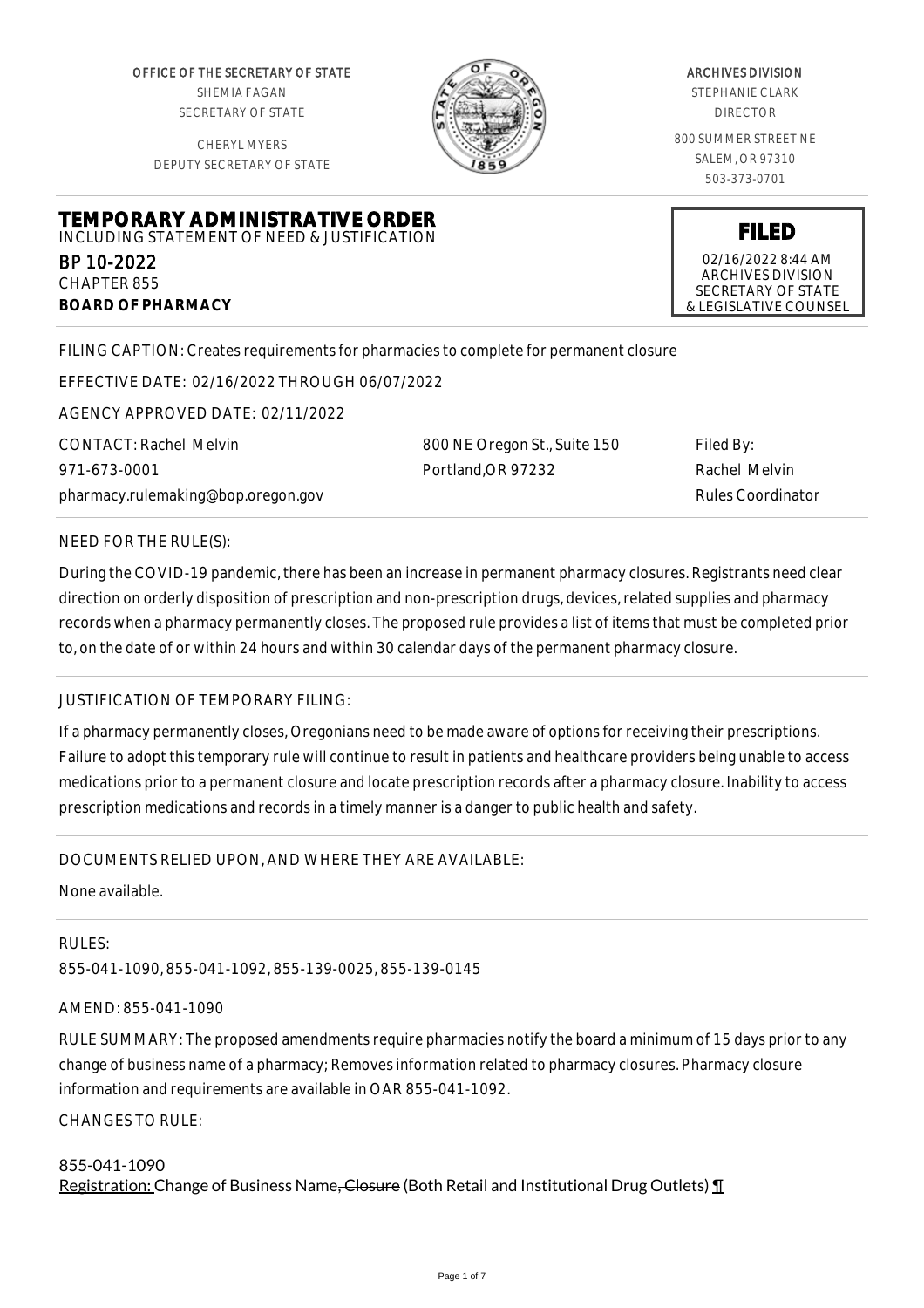(1) Any change of business name of aA pharmacy must be reported tonotify the Bboard within 15 days by filing a new application for which no fee is required.¶

(2) Any closure of a pharmacy shall be reported to the Board within 15 days and include notification of the disposition of controlled substances, dangerous, legend, and restricted drugsa minimum of 15 days prior to any change of business name of a pharmacy. The change must be reported by filing a new application for which no fee is required.

Statutory/Other Authority: ORS 475.035, ORS 689.205 Statutes/Other Implemented: ORS 689.205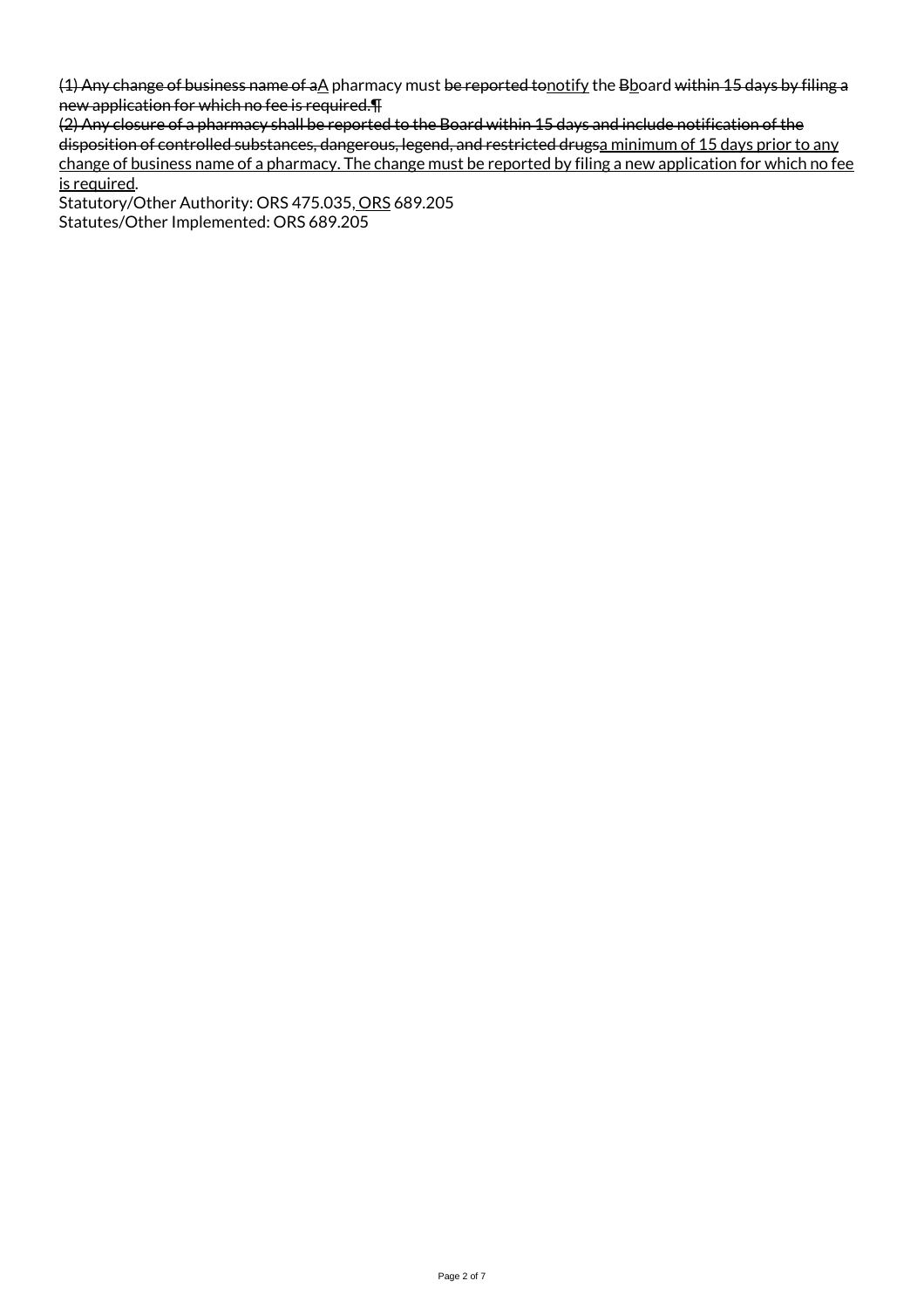ADOPT: 855-041-1092

SUSPEND: Temporary 855-041-1092 from BP 33-2021

RULE SUMMARY: The proposed rule amendments incorporate a list of items that must be completed prior to, on the date of or within 24 hours and within 30 calendar days of the permanent pharmacy closure.

CHANGES TO RULE:

## 855-041-1092

Pharmacy Closures: Temporary, Permanent and Emergency

(1) Temporary Closing. Unless subject to an exemption in OAR 855-041-1092(3), when a pharmacy is temporarily closed to the public the pharmacy must:  $\P$ 

(a) Post notification of closure on each building entrance and each pharmacy entrance as soon as the need to deviate from the posted hours is known by the pharmacy, but no later than 2 hours after the temporary closure begins. The posting must include:¶

(A) Estimated period of time the pharmacy will be closed; and¶

(B) Options for prescription pick-up (e.g. another local pharmacy, contact prescriber for new prescription, reverse processed prescriptions).¶

(b) Post notification of closure on each telephone greeting and pharmacy operated internet (e.g. website, social media, mobile applications) as soon as possible. The posting must include:¶

(A) Estimated period of time the pharmacy will be closed; and¶

(B) Options for prescription pick-up (e.g. another local pharmacy, contact prescriber for new prescription, reverse processed prescriptions).¶

(c) If the pharmacy is temporarily closed greater than 2 consecutive business days, notify the board office as soon as possible but no later than 72 hours after the temporary closure begins with the date and time the closure began, anticipated date and time of re-opening, and the reason for the temporary closure.¶

(d) Federal and state holidays are exempt from the requirements of (1).¶

(2) Permanent Closing. If a pharmacy is permanently closing to the public, the pharmacy must:¶

(a) Prior to closing, the pharmacy must comply with the following:¶

(A) Provide notification to each patient who has filled a prescription within the previous 12 months. This

notification must be made a minimum of 15 calendar days prior to closing and must include: ¶

(i) The last day the pharmacy will be open; $\P$ 

(ii) Name, address and telephone number of the pharmacy to which prescription records will be transferred or the Oregon licensed Pharmacist who will serve as the custodian of records; ¶

(iii) Instructions on how patients can arrange for transfer of their prescription records to a pharmacy of their choice; and ¶

(iv) The last day a transfer may be initiated. ¶

(B) The notification must be made via:¶

(i) Distribution by direct mail or written notice with each prescription dispensed; ¶

(ii) Public notice in a newspaper of general circulation, if available, in the area served by the pharmacy; and  $\P$ 

(iii) Posting a closing notice at each building entrance and each pharmacy entrance, on each telephone greeting, and pharmacy-operated internet (e.g. website, social media, mobile applications).¶

(iv) In addition to (i), (ii) and (iii), the pharmacy may also provide notification via email or text.  $\P$ 

(C) Provide any new patients filling prescriptions during the 15 calendar day period prior to the pharmacy closing with written notification that includes:¶

(i) The last day the pharmacy will be open;¶

(ii) Name, address and telephone number of the pharmacy to which prescription records will be transferred or the Oregon licensed pharmacist who will serve as the custodian of records; ¶

(iii) Instructions on how patients can arrange for transfer of their prescription records to a pharmacy of their choice; and ¶

(iv) The last day a transfer may be initiated.  $\P$ 

(D) Notify DEA of any controlled substances being transferred to another registrant as specified in 21 CFR 1301.52 (04/01/2021).¶

(b) On the date of closing or up to 24 hours after the permanent closure begins, the pharmacist-in-charge must comply with the following:¶

(A) Complete and document an inventory of all controlled substances.¶

(B) If the pharmacy dispenses prescriptions:¶

(i) Transfer the prescription drug order files, including refill information, and patient medication records to a licensed pharmacy or to an Oregon licensed pharmacist who will serve as the custodian of records;¶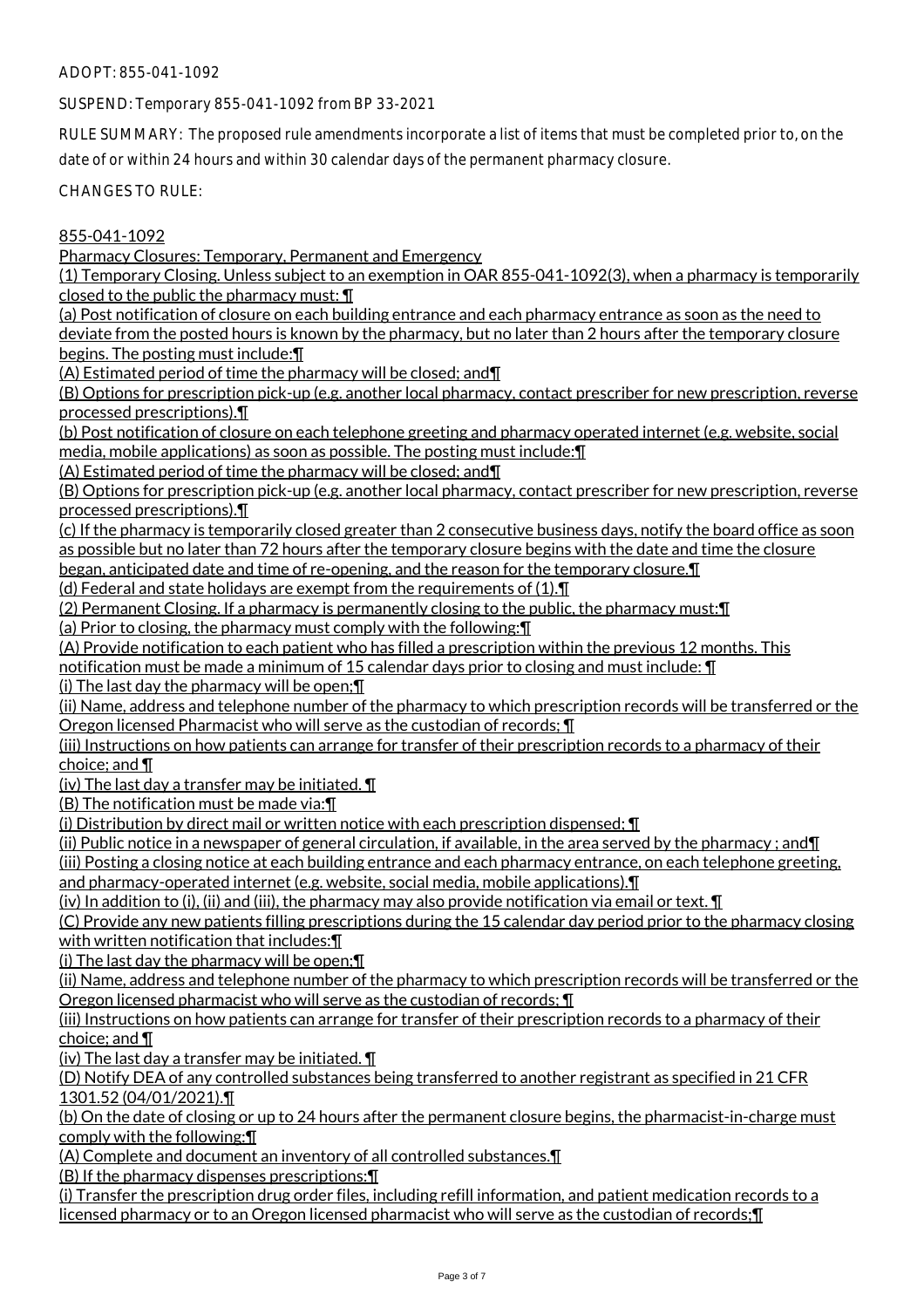(ii) Update the pharmacy operating status with each electronic prescribing vendor; and¶

(iii) Remove all signs and symbols indicating the presence of the pharmacy including pharmacy-operated internet (e.g. website, social media, mobile applications).¶

(c) After closing. Within 30 calendar days after the closing of the pharmacy, the pharmacist-in-charge must:  $\P$ (A) Complete and document an inventory of all non-controlled drugs and devices.¶

(B) Remove all prescription and non-prescription drugs, devices, and related supplies from the pharmacy by one or a combination of the following methods:¶

(i) Return to manufacturer or supplier (credit or disposal);¶

(ii) Transfer (sell or give away) to a licensed healthcare professional or outlet who is legally authorized to possess drugs; or¶

(iii) Destroy and document the destruction by two board licensees. For controlled substances, the registrant must comply with 21 CFR 1317.90 (4/1/2021) and 21 CFR 1317.95 (4/1/2021).¶

(C) Provide the board a written notice of the closing on a board prescribed form which includes the following information:¶

(i) Date of closing to the public and discontinuance of the business;¶

(ii) Date and time the inventory of all prescription drugs and devices was conducted;¶

(iii) Name, address, phone number and applicable registration number where all legend and controlled substances possessed by the pharmacy were transferred or disposed;¶

(iv) If drugs were destroyed, name and license numbers of individuals that who witnessed the destruction; ¶ (v) If the pharmacy is registered to possess controlled substances, confirmation that the pharmacy complied with all applicable federal requirements in 21 CFR 1301.52 (04/01/2021) for discontinuing operation as a pharmacy that dispenses controlled substances.¶

(vi) If the pharmacy dispenses prescriptions, the name, address and phone number of the pharmacy or Oregon licensed pharmacist who will serve as the custodian of records to which the prescriptions, including refill information, and patient medication records were transferred;¶

(vii) Confirmation all pharmacy labels and blank prescriptions were destroyed;¶

(viii) Confirmation all signs and symbols indicating the presence of the pharmacy including pharmacy-operated internet (e.g. website, social media, mobile applications) have been removed; and¶

(ix) Confirmation that each registration certificate issued to the pharmacy by the board has been mailed to the board office. ¶

(D) Once the pharmacy has notified the board that the pharmacy is permanently closed, the license may not be renewed. The pharmacy may apply for a new license as specified in OAR 855-041-1080.¶

(3) Emergency closing. If pharmacy is closed suddenly due to fire, destruction, natural disaster, death, property seizure, eviction, bankruptcy, or other emergency circumstances and the pharmacist-in-charge cannot provide notification as required in (1), the pharmacist-in-charge must comply with the provisions of (1) as far in advance or as soon after the closing as allowed by the circumstances.¶

(4) Non-resident pharmacies are exempt from (1)-(3) and must follow laws and rules in the pharmacy's state of residence pertaining to temporary, permanent and emergency closures. The non-resident pharmacy must provide the board a written notice of the closing within 30 calendar days on a form prescribed by the board which includes the following information: ¶

(a) Date of closing to the public and discontinuance of the business;¶

(b) If the pharmacy dispenses prescriptions, the name, address and phone number of the pharmacy or Oregon licensed pharmacist who will serve as the custodian of records for Oregon patients to which the prescriptions, including refill information, and patient medication records were transferred; and¶

(c) Confirmation that each registration certificate issued to the pharmacy by the board has been mailed to the board office.¶

(5) The board may conduct an inspection to verify all requirements in subsection (1), (2), (3) and (4) of this section have been completed.

Statutory/Other Authority: ORS 689.205, ORS 475.035

Statutes/Other Implemented: ORS 689.205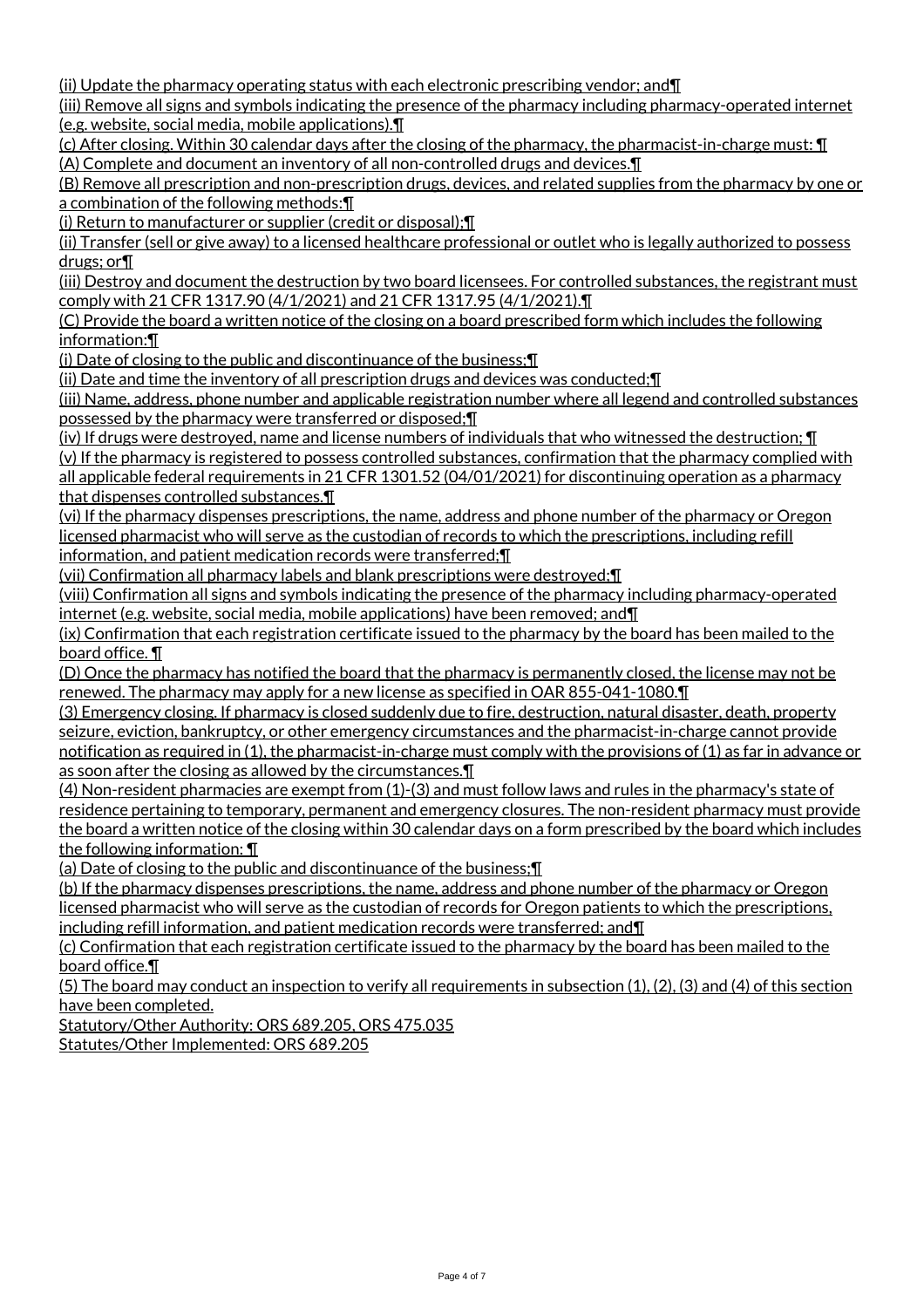## AMEND: 855-139-0025

RULE SUMMARY: The proposed rule amendments remove information related to pharmacy closures. Pharmacy closure information and requirements for Remote Dispensing Site Pharmacies is available in OAR 855-139-0145.

CHANGES TO RULE:

## 855-139-0025

Registration: Change of Business Name or Closure

 $(4)$  A RDSP Affiliated Pharmacy must notify the board a minimum of 15 days prior to any change of business name of a Retail Drug Outlet RDSP. The change must be reported by filing a new application for which no fee is required.  $\overline{\mathbf{P}}$ 

(2) A RDSP Affiliated Pharmacy must notify the board 15 days prior to discontinuing operation of a Retail Drug Outlet RDSP. Notification must include the: ¶

(a) Final disposition of drugs stored in the Retail Drug Outlet RDSP including:¶

(A) Name and location where the drugs are transferred; ¶

(B) Name and location where destruction occurred; and¶

(C) Name and location of the site that will store all records;¶

(c) Transfer all Schedule II medications on DEA 222 forms, and Schedule III, IV and V by invoice;¶

(d) Provide the board with:¶

(A) Oregon Board of Pharmacy state license(s); and¶

(B) Signed statement giving the effective date of closure; and¶

(e) Comply with the requirements of 21 CFR 1301.52 (04/01/2021).

Statutory/Other Authority: ORS 475.035, ORS 689.205

Statutes/Other Implemented: ORS 689.155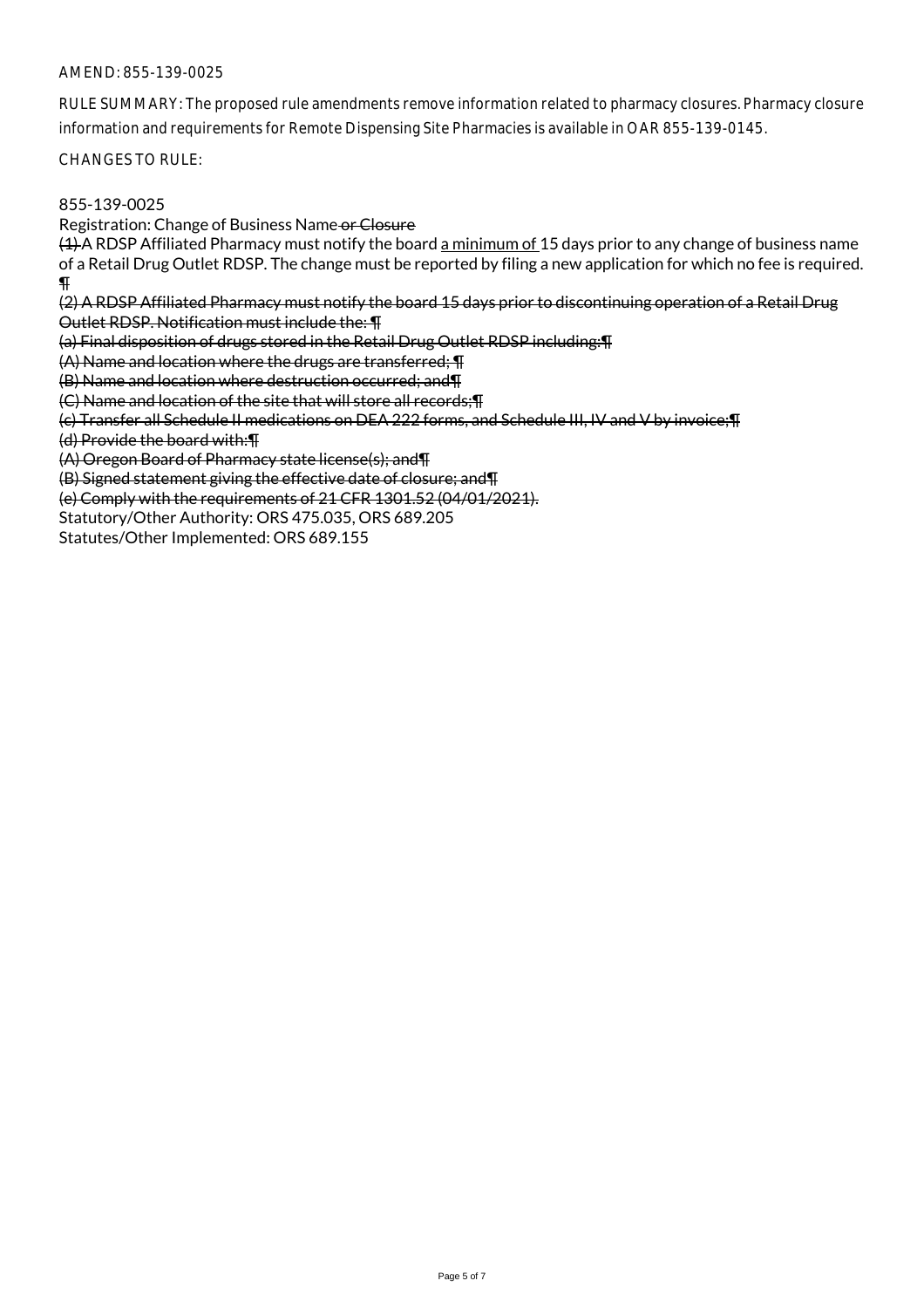## ADOPT: 855-139-0145

RULE SUMMARY: The proposed rule provides a list of items that must be completed prior to, on the date of or within 24 hours and within 30 calendar days of the permanent Remote Dispensing Site Pharmacy closure.

CHANGES TO RULE:

## 855-139-0145

Outlet: Closure- Temporary, Permanent and Emergency

(1) Temporary Closing. Unless subject to an exemption in OAR 855-041-1092(3), when a RDSP is temporarily closed to the public the RDSP must: ¶

(a) Post notification of closure on each building entrance and each RDSP entrance as soon as the need to deviate from the posted hours is known by the RDSP, but no later than 2 hours after the temporary closure begins. The

posting must include:¶

(A) Estimated period of time the RDSP will be closed; and¶

(B) Options for prescription pick-up (e.g. another local pharmacy, contact prescriber for new prescription, reverse processed prescriptions).¶

(b) Post notification of closure on each telephone greeting and pharmacy operated internet (e.g. website, social media, mobile applications) as soon as possible. The posting must include:¶

(A) Estimated period of time the RDSP will be closed; and¶

(B) Options for prescription pick-up (e.g. another local pharmacy, contact prescriber for new prescription, reverse processed prescriptions).¶

(c) If the RDSP is temporarily closed greater than 2 consecutive business days, notify the board office as soon as possible but no later than 72 hours after the temporary closure begins with the date and time the closure began,

anticipated date and time of re-opening, and the reason for the temporary closure.¶

(d) Federal and state holidays are exempt from the requirements of  $(1)$ .  $\P$ 

(2) Permanent Closing. If a RDSP is permanently closing to the public, the RDSP must:¶

(a) Prior to closing, the RDSP must comply with the following:¶

(A) Provide notification to each patient who has filled a prescription within the previous 12 months. This

notification must be made a minimum of 15 calendar days prior to closing and must include:  $\P$ 

(i) The last day the RDSP will be open;¶

(ii) Name, address and telephone number of the pharmacy to which prescription records will be transferred or the Oregon licensed Pharmacist who will serve as the custodian of records; ¶

(iii) Instructions on how patients can arrange for transfer of their prescription records to a pharmacy of their choice; and ¶

(iv) The last day a transfer may be initiated.  $\P$ 

(B) The notification must be made via:¶

(i) Distribution by direct mail or written notification with each prescription dispensed; ¶

(ii) Public notice in a newspaper of general circulation, if available, in the area served by the RDSP; and¶

(iii) Posting a closing notice at each building and each RDSP entrance, on each telephone greeting, and pharmacyoperated internet (e.g. website, social media, mobile applications).¶

(iv) In addition to (i), (ii) and (iii), the RDSP may also provide notification via email or text.  $\P$ 

(C) Provide any new patients filling prescriptions during the 15-calendar day period prior to the RDSP closing with written notification that includes:¶

(i) The last day the RDSP will be open;¶

(ii) Name, address and telephone number of the pharmacy to which prescription records will be transferred or the Oregon licensed pharmacist who will serve as the custodian of records; ¶

(iii) Instructions on how patients can arrange for transfer of their prescription records to a pharmacy of their choice; and ¶

(iv) The last day a transfer may be initiated.  $\P$ 

(D) Notify DEA of any controlled substances being transferred to another registrant as specified in 21 CFR 1301.52 (04/01/2021).¶

(b) On the date of closing or up to 24 hours after the permanent closure begins, the pharmacist-in-charge must comply with the following:¶

(A) Complete and document an inventory of all controlled substances.¶

(B) If the RDSP dispenses prescriptions:¶

(i) Transfer the prescription drug order files, including refill information, and patient medication records to a licensed pharmacy or to an Oregon licensed pharmacist who will serve as the custodian of records;¶

(ii) Update the RDSP operating status with each electronic prescribing vendor; and¶

(iii) Remove all signs and symbols indicating the presence of the RDSP including pharmacy-operated internet (e.g.